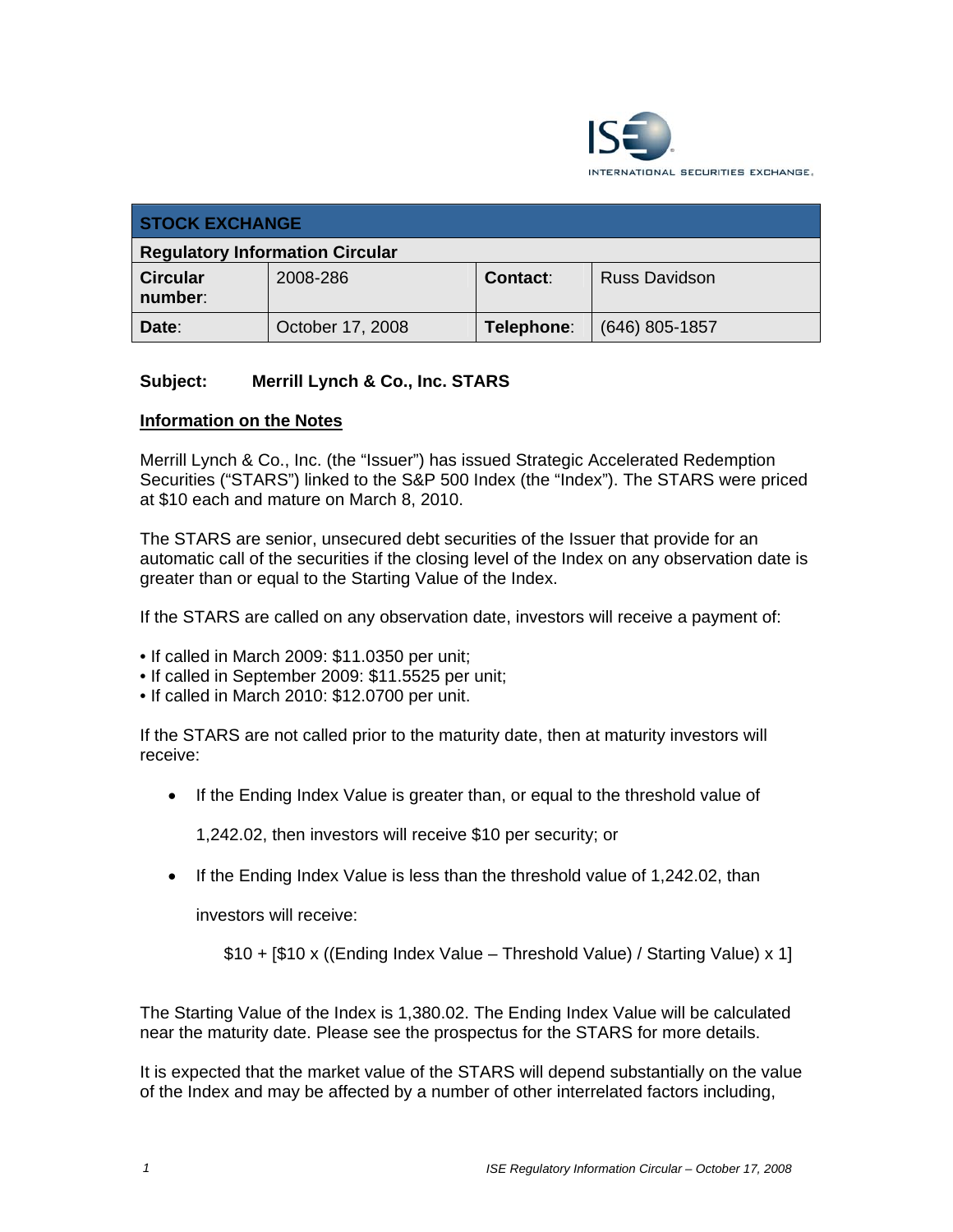among other things: the general level of interest rates, the volatility of the Index, the time remaining to maturity, the dividend yield of the stocks comprising the Index, and the credit ratings of the Issuer.

The Trustee for the securities is The Bank of New York.

Trading in the shares on ISE is on a UTP basis and is subject to ISE equity trading rules. The shares will trade from 9:00 a.m. until 4:00 p.m. Eastern Time. Equity Electronic Access Members ("Equity EAMs") trading the shares during the Pre-Market Session are exposed to the risk of the lack of the calculation or dissemination of underlying index value or intraday indicative value ("IIV"). For certain derivative securities products, an updated underlying index value or IIV may not be calculated or publicly disseminated in the Pre-Market hours. Since the underlying index value and IIV are not calculated or widely disseminated during Pre-Market hours, an investor who is unable to calculate implied values for certain derivative securities products during Pre-Market hours may be at a disadvantage to market professionals.

Equity EAMs also should review NASD Notice to Members 03-71 for guidance on trading these products. The Notice reminds members of their obligations to: (1) conduct adequate due diligence to understand the features of the product; (2) perform a reasonable-basis suitability analysis; (3) perform customer-specific suitability analysis in connection with any recommended transactions; (4) provide a balanced disclosure of both the risks and rewards associated with the particular product, especially when selling to retail investors; (5) implement appropriate internal controls; and (6) train registered persons regarding the features, risk and suitability of these products.

**This Regulatory Information Circular is not a statutory Prospectus. Equity EAMs should consult the Trust's Registration Statement, SAI, Prospectus and the Fund's website for relevant information.**